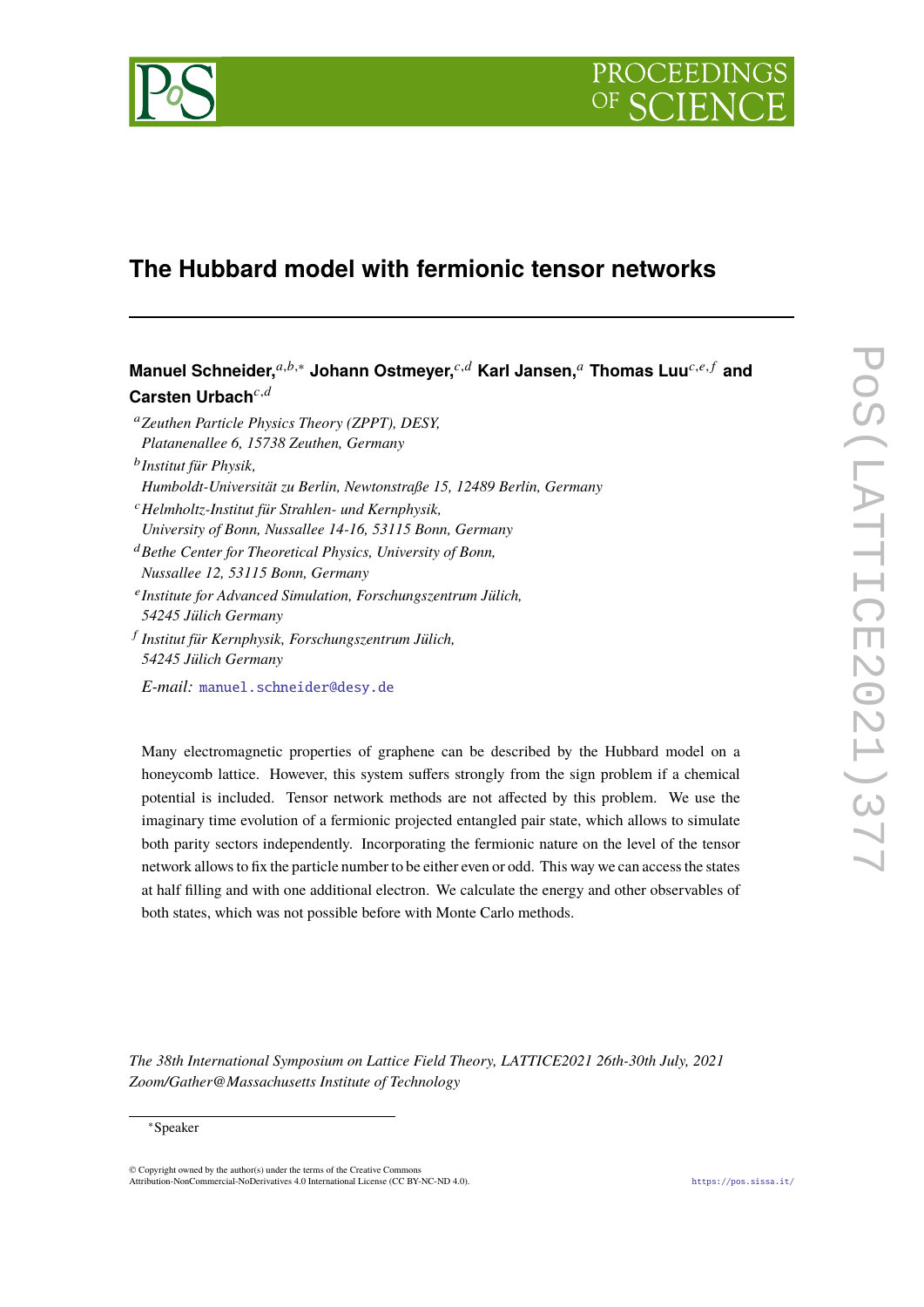### **1. Introduction**

In lattice field calculations Quantum Monte Carlo (QMC) methods are well established and a powerful tool to simulate physical systems. However, parts of the phase space are often inaccessible due to the infamous sign problem. In these cases alternative methods have to be established, tested and improved. One such physical system is the Hubbard model with a chemical potential, which often serves as a test ground for new methods.

The Hubbard model on a honeycomb lattice, as studied here, is a model for graphene. The material graphene has gained a lot of attention in recent years with a vast range of applications [\[1\]](#page-7-0). The model undergoes a first order phase transition from a semi-metallic to a Mott-insulating phase [\[2\]](#page-7-1). The semi-metallic behavior of graphene, for example, was used to build transistors with a much higher switching rate than silicon-based transistors [\[3\]](#page-7-2).

The Hubbard model is well studied theoretically as well. The Hamiltonian reads as

$$
H = -\kappa \sum_{\langle x, y \rangle, s} c_{x,s}^{\dagger} c_{y,s} + \frac{U}{2} \sum_{x} q_{x}^{2} + B \sum_{x} \left( c_{x,\uparrow}^{\dagger} c_{x,\uparrow} - c_{x,\downarrow}^{\dagger} c_{x,\downarrow} \right) + \mu \sum_{x,s} \left( c_{x,s}^{\dagger} c_{x,s} - \frac{1}{2} \right). \tag{1}
$$

The first term is called the hopping term which allows the electrons to jump to a nearest neighbor. The corresponding coupling strength is  $\kappa$ . The sum runs over all nearest neighbors  $\langle x, y \rangle$  on the honeycomb lattice, whereas  $s \in \{\uparrow, \downarrow\}$  denotes the two possibilities for the spin of an electron.  $c_{x,s}^{\dagger}$  $(c_{x,s})$  is a creation (annihilation) operator of an electron at position x with spin s. The second term is the onsite interaction with a strength U connected to the local charge  $q_x = c_{x,1}^{\dagger} c_{x,1} + c_{x,1}^{\dagger} c_{x,1} - 1$ . An external magnetic field of strength  $B$  changes the energy according to the magnetization of the system. The last term couples the chemical potential  $\mu$  to the total electron number.

The most established method to study the system is QMC. Many results are available, especially on the nature of the phase transition [\[2,](#page-7-1) [4,](#page-7-3) [5\]](#page-7-4). However, the stochastic Monte Carlo method suffers from the sign problem if the chemical potential is included. Only the case of half filling can directly be simulated, where the chemical potential vanishes and the number of electrons is half its maximum. Other methods than QMC are needed to explore the phase space including the chemical potential.

Tensor network based approaches are immune to the sign problem and are therefore a perfect choice. We use a fermionic projected entangled pairs state (PEPS) [\[6,](#page-7-5) [7\]](#page-7-6) as an ansatz to find the ground state. Moreover, we can restrict the state to a specific parity sector. This allows us to compute the properties of the state with one additional electron or hole compared to the ground state. More details of our methods and further results can be found in [\[8\]](#page-7-7). Here, we give a short introduction regarding the method and summarize the most important results. In addition to [\[8\]](#page-7-7) we also present the dependence of the measured particle number on the chemical potential for a small system.

## **2. Fermionic PEPS**

To implement the fermionic anti-commutation relations on the level of the PEPS ansatz, we closely follow the proposal of [\[6\]](#page-7-5). The main idea is to define the parity on all links of the tensor network and to introduce swap gates that ensure the correct sign flips when fermions are exchanged. Additionally,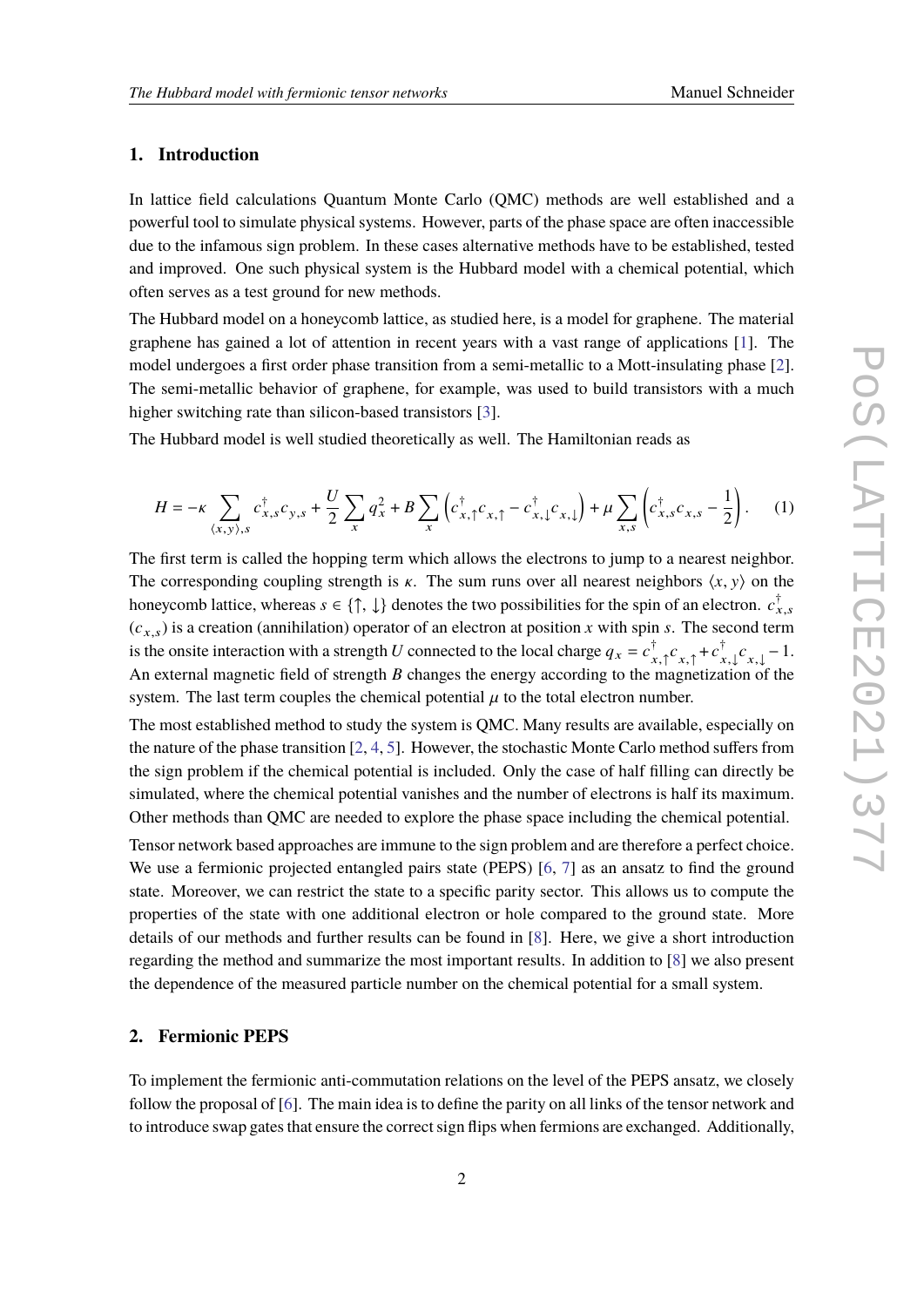the PEPS consists of only even parity tensors. This allows for a simple graphical representation of the fermionic PEPS, see fig. [1,](#page-2-0) where tensors are denoted as nodes, indices correspond to links and swap gates, represented as diamonds, are placed on all line crossings in the two-dimensional graphical representation. Lines can then be moved freely, even across nodes, if new line crossings get equipped with swap gates.

<span id="page-2-0"></span>

**Figure 1:** Fermionic PEPS on a honeycomb lattice. Circles: PEPS tensors; solid lines: internal indices; dashed lines: physical indices; dotted line: parity index; diamonds: swap gates; see [\[8\]](#page-7-7) for details.



**Figure 2:** Calculation of the expectation value of a two-site operator  $\hat{o}$ . Gray circles: boundary MPS tensors; thick solid lines: boundary MPS indices of dimension  $\chi$ ; violet circles and wiggly lines: PEPS tensors split by a QR decomposition; gray circles with stars: conjugated PEPS tensors with certain swap gates applied; see [\[8\]](#page-7-7) for details.

We use a PEPS on a honeycomb lattice as depicted in fig. [1](#page-2-0) as an ansatz for the states. Since it consists of tensors of even parity, it can only be used for states with overall even parity. Therefore, we include an additional parity link on one of the tensors, see the dotted line in fig. [1.](#page-2-0) This index has only one value of either even or odd parity, which defines the overall parity of the state. In this manner we are able to simulate the even- and odd-parity sectors independently, corresponding to the ground state and a single particle excitation with one additional electron or hole.

## **3. Algorithm and Improvements**

We use an imaginary time evolution of the Trotter-decomposed Hamiltonian [\[7,](#page-7-6) [9\]](#page-8-0) in order to find the ground state in each parity sector. The bond dimension grows when a local gate is applied to neighboring tensors during the evolution. Using the simple update routine, we truncate the singular values to keep the bond dimension  $D$  bounded [\[6,](#page-7-5) [7,](#page-7-6) [10\]](#page-8-1). While decreasing the imaginary time step in each update step, the system eventually converges to the ground state. An optimization of the imaginary time evolution step sizes  $\delta t$  and an extrapolation in  $\delta t$  allows for an efficient usage of resources. For the optimized evolution we introduce a way to estimate the ground state energy without contracting the whole network [\[8\]](#page-7-7).

Finally, expectation values like the energy or the particle number can be measured. An exact calculation of these observables requires a sum over all indices of the tensor network, which scales exponentially in the length of the system and is therefore not applicable for larger volumes. Instead, we use the boundary matrix product state (MPS) method [\[10\]](#page-8-1) to approximate parts of the network.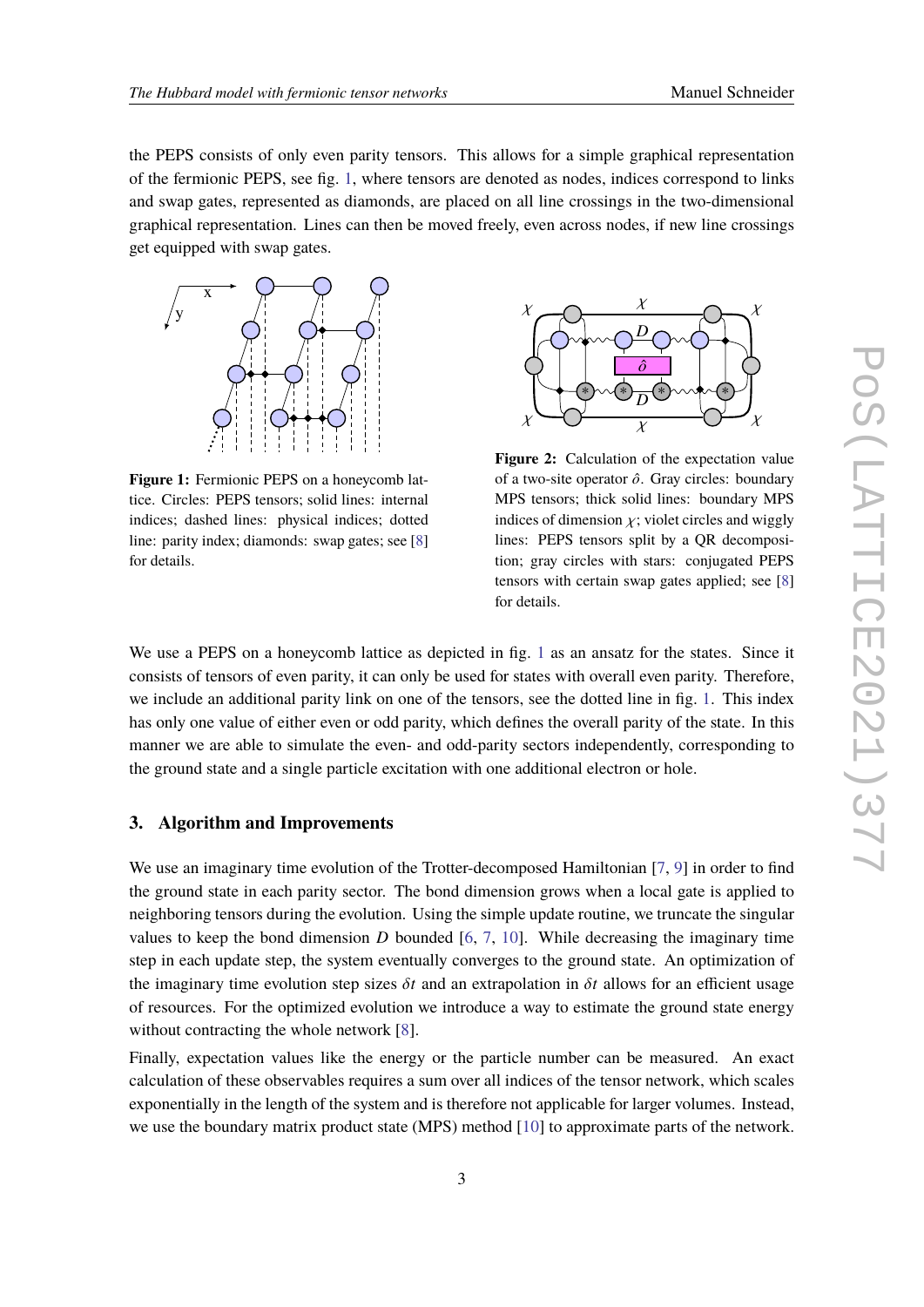The calculation of an expectation value of a two site operator is shown in fig. [2.](#page-2-0) The operator acts on two neighboring tensors and their conjugates. The rest of the network is approximated by a boundary MPS with a bond dimension of  $\chi$ , shown as gray circles without stars.

<span id="page-3-0"></span>

**Figure 3:** Dependence of different operators  $\langle O \rangle$  on the boundary MPS bond dimension  $\chi$  for the ground state in the odd parity sector. Shown are the relative errors compared to results at  $\chi = 144$  and absolute values for the standard deviation of the norm. Honeycomb Hubbard model with  $D = 12$ , lattice size  $V = 12 \times 6$ ,  $\kappa = 1, U = 2, \mu = 0.1, B = 0.01$ . See [\[8,](#page-7-7) [11\]](#page-8-2) for details.

In previous simulations  $\chi \geq D^2$  was typically chosen [\[6,](#page-7-5) [10\]](#page-8-1). We find that a much smaller boundary MPS bond dimension is sufficient to gain an acceptable accuracy. In fig. [3](#page-3-0) the relative errors of several observables measured in a ground state are shown when different boundary MPS bond dimensions are used. The results are compared to  $\chi = D^2 = 144$ . A sub percent accuracy is already obtained with  $\chi = 16$  for these observables. In further simulations we therefore calculate expectation values with  $\chi = 2D$  and  $\chi = 3D$  and find no significant deviations in most cases. This allows the use of larger bond dimensions  $D$  to gain a better overall accuracy.

The standard deviation of the norm  $\Delta I$  evaluated at different lattice sites [\[8\]](#page-7-7) gives a good approximation of the relative errors introduced by a finite  $\chi$ , as seen in fig. [3.](#page-3-0)

The algorithm is less accurate or can even become unstable if the ground state is degenerate. To solve this problem in the case of  $\mu = B = 0$  we introduce a small chemical potential  $\mu$  and magnetic field  $B$  to break these degeneracies. These small, perturbative effects can afterwards be removed [\[8\]](#page-7-7). In cases where the energy gap  $\Delta_{ex}$  in one sector is small compared to the single particle excitation gap  $\Delta_{SD}$ , however, simple update faces instabilities that can not be cured so easily. Using a non-local update procedure like full update [\[6,](#page-7-5) [7\]](#page-7-6) can possibly help to increase the range of parameters where stable simulations are possible.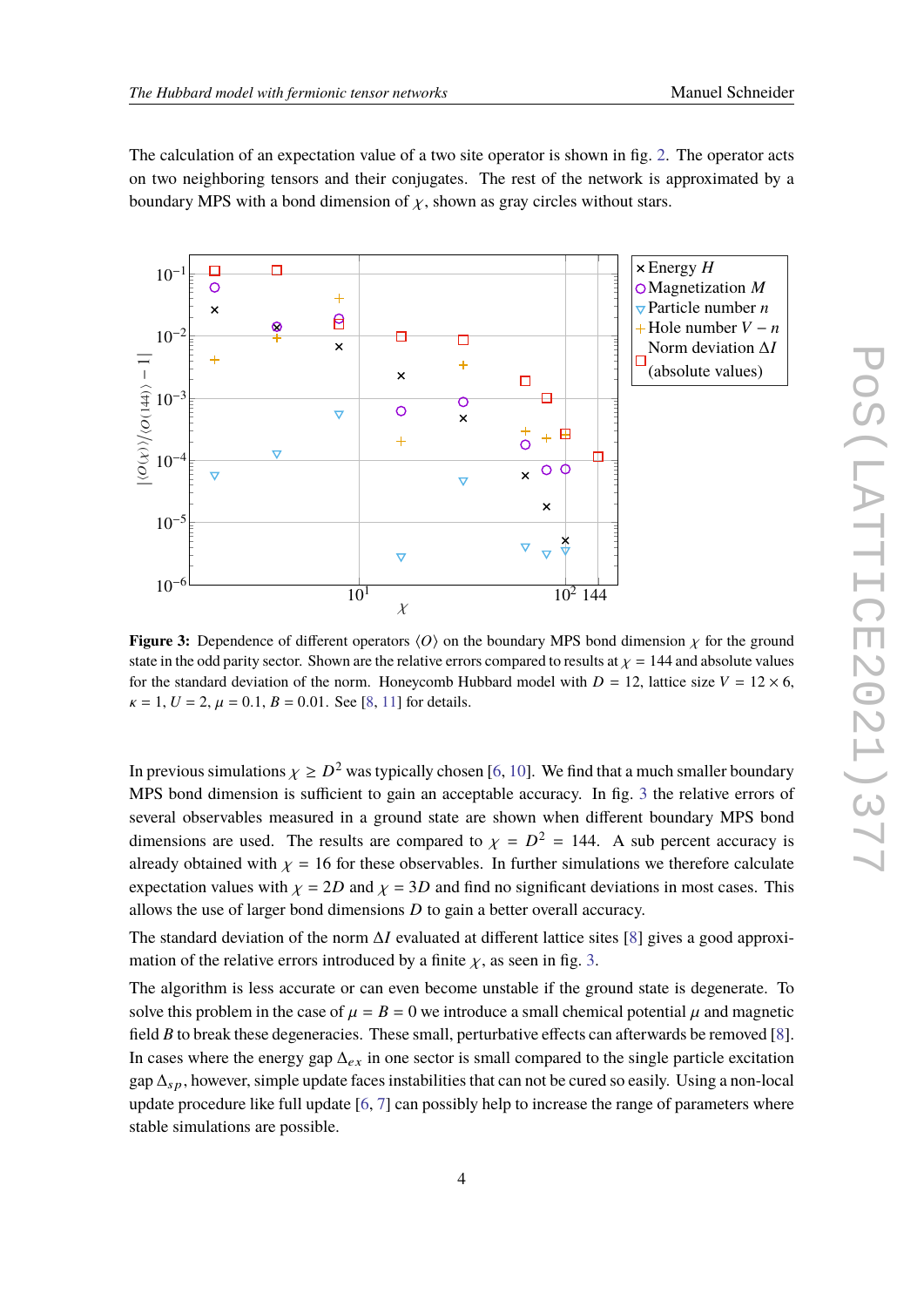#### **4. Results**

We study the  $3 \times 4$  lattice with open boundary conditions and calculate the energy and particle number for different chemical potentials. For this moderate system size the results can be compared to those of an exact diagonalization. Figure [4](#page-4-0) shows the energies of the even- and odd- parity sectors. They converge to the correct values if the bond dimension increases. By subtracting the energies of the even- and odd-parity ground states for a given value of  $\mu$ , we extract the single particle excitation gap  $\Delta_{sp} = |E_{even} - E_{odd}|$  as shown in fig. [5\(a\).](#page-5-0) Finally, fig. [5\(b\)](#page-5-0) shows the measured particle number  $n$ .

<span id="page-4-0"></span>

**Figure 4:** Energies of the 3  $\times$  4 hexagonal lattice with  $\kappa = 1$ ,  $U = 2$  and  $B = 0$  at different values of  $\mu$ . Duplicate points correspond to  $\chi = 2D$  and  $\chi = 3D$ . See [\[8,](#page-7-7) [12\]](#page-8-3) for details.

Only in cases where the ground state in one sector is degenerate or nearly degenerate, we see significant deviations from the exact results. This is the case in the odd parity sector at  $\mu = 0$  and close to the kinks, where the particle number of the ground state changes. Otherwise we obtain reliable results, also for values of the chemical potential where Monte Carlo methods suffer from a very severe sign problem [\[8\]](#page-7-7).

We are able to reproduce the expected step function of the particle number as shown in fig. [5\(b\).](#page-5-0) A similar study has been done using the tensor renormalization group approach for the Hubbard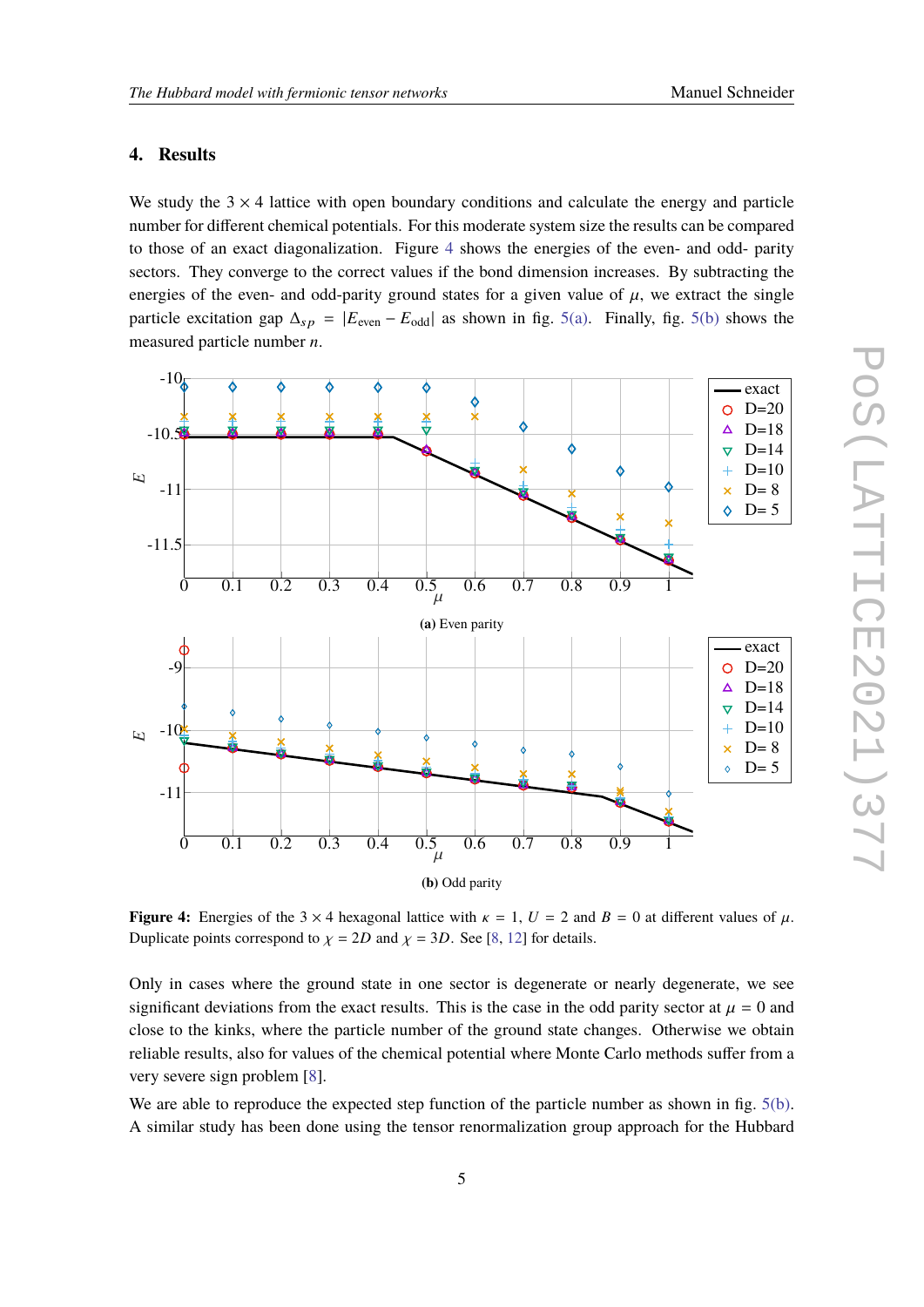<span id="page-5-0"></span>

**(b)** Particle number compared to half filling

**Figure 5:** Single particle gap and particle number of the  $3 \times 4$  hexagonal lattice with  $\kappa = 1$ ,  $U = 2$  and  $B = 0$ at different values of  $\mu$ . Duplicate points correspond to  $\chi = 2D$  and  $\chi = 3D$ . See [\[8,](#page-7-7) [12\]](#page-8-3) for details and calculated values.

model on a square lattice [\[13\]](#page-8-4). We compare the energies of the two independent sectors to decide which sector corresponds to the ground state. If the system is close to a phase transition the single particle gap becomes small, which can lead to a wrong choice due to the errors of the energy calculations. This can be seen in fig.  $5(b)$  close to the steps, where occasionally the particle number of the wrong phase got chosen. We see that the particle number becomes correct if we increase the bond dimension and therefore the precision of the calculated energies. An alternative approach to find the phase transitions was used in [\[14\]](#page-8-5). The energy scales linearly in the chemical potential within one phase. Determining the intersections with a linear fit of several data points with varying  $\mu$  can help to find the phase transitions more accurately. We plan to use this method in the future for a better determination of the transition points.

After this proof of principle we simulate a larger  $30 \times 15$  lattice to show the scalability of the algorithm. In fig. [6](#page-6-0) we present the energies for a finite chemical potential in the non-interacting limit and for  $U = 2$ . We find empirically that the error of the energy scales as  $D^{-2}$  in the bond dimension. This allows us to extrapolate to the infinite bond dimension limit. The extrapolated results for  $U = 0$  are compatible with the energies from an exact diagonalization of the hopping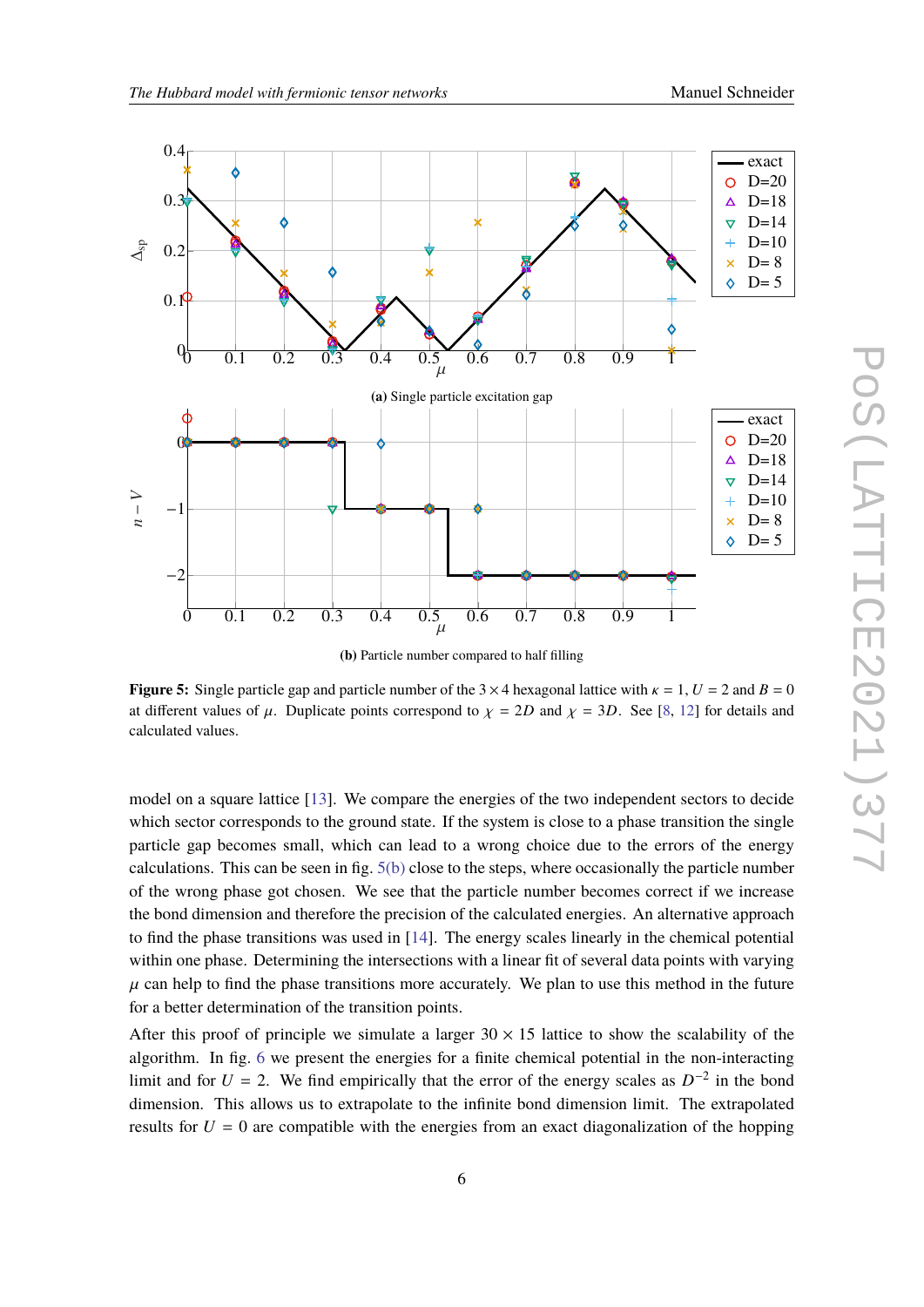<span id="page-6-0"></span>

**Figure 6:** Energies with finite chemical potential ( $\kappa = 1$ ,  $\mu = 0.5$ ,  $B = 0$ ) for the 30  $\times$  15-lattice against the inverse squared bond dimension. Duplicate points correspond to  $\chi = 2D$  and  $\chi = 3D$ . See [\[8,](#page-7-7) [12\]](#page-8-3) for details.

matrix:  $E_{\text{even}} = -693.2(17)$  and  $E_{\text{odd}} = -692.1(18)$ ; the exact energies are  $E_{\text{exact}} \approx -692.3$  for both sectors on our level of precision. In the interacting case no exact results are available, which demonstrates that we can use our method to explore new, unknown areas of the phase space. Our final results for the energies of the system in fig. [6\(b\)](#page-6-0) are  $E_{\text{even}} = -483.5(14)$  and  $E_{\text{odd}} = -483.8(12)$ .

## **5. Conclusion**

We studied the Hubbard model using a fermionic PEPS algorithm. The method was successfully applied to cases with a chemical potential, where Monte Carlo methods fail due to the sign problem. Using an additional parity link on one of the PEPS tensors allowed us to study physical systems in both parity sectors, which is a great novelty.

To calculate expectation values, we used the boundary matrix product state method with a truncated bond dimension  $\chi$ . Our analyses showed that a linear scaling of  $\chi$  in the PEPS bond dimension D was sufficient and the popularly used [\[6,](#page-7-5) [10\]](#page-8-1) scaling  $\chi \propto D^2$  was too conservative for this particular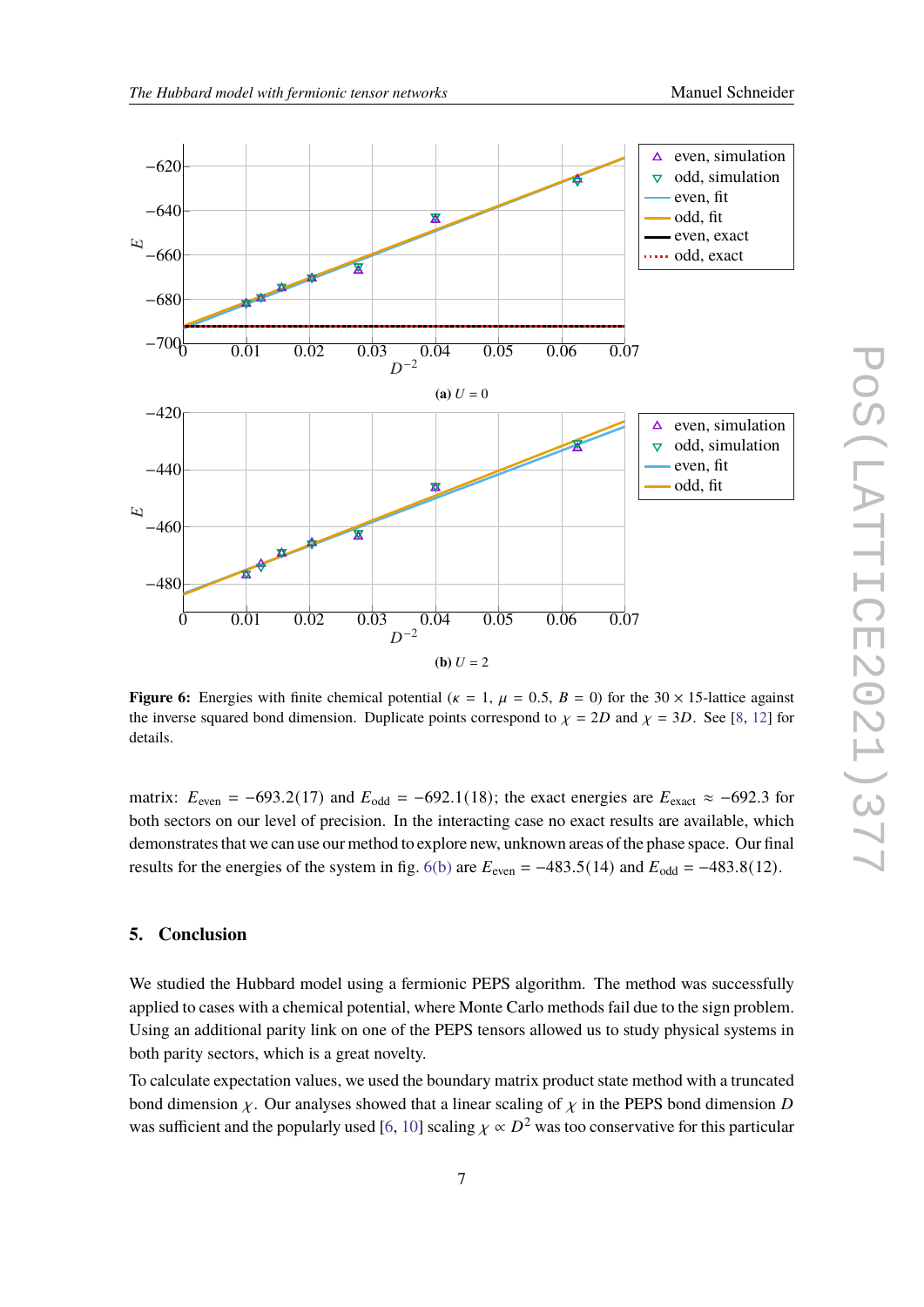system. A smaller  $\chi$  allowed us to increase D and gain an overall higher precision with limited computational resources.

The ground state energies were calculated to high accuracy for a small system size as well as for a large system with vanishing onsite interaction. In the latter case an accuracy of the order of  $10^{-3}$  was achieved with extrapolations in the squared inverse bond dimension. We also simulated a system at large volume with onsite interaction and chemical potential. This opens the path to exploring the phase diagram of the Hubbard model also when a chemical potential is added, an enterprise we want to follow in the future.

#### **Acknowledgments**

We thank Stefan Kühn, Román Orús and Mari Carmen Bañuls for helpful discussions and remarks. We acknowledge the Computer Center at DESY Zeuthen for the compute time. This work was funded, in part, through financial support by the Helmholtz Einstein International Berlin Research School in Data Science (HEIBRiDS), by the Deutsche Forschungsgemeinschaft (DFG, German Research Foundation) and by the NSFC through the funds provided to the Sino-German Collaborative Research Center CRC 110 "Symmetries and the Emergence of Structure in QCD" (DFG Project-ID 196253076 - TRR 110, NSFC Grant No. 12070131001).

#### **References**

- <span id="page-7-0"></span>[1] A.K. Geim and K.S. Novoselov, *The rise of graphene*, *[Nature Materials](https://doi.org/10.1038/nmat1849)* **6** (2007) 183.
- <span id="page-7-1"></span>[2] J. Ostmeyer, E. Berkowitz, S. Krieg, T.A. Lähde, T. Luu and C. Urbach, *Semimetal–Mott insulator quantum phase transition of the Hubbard model on the honeycomb lattice*, *[Phys.](https://doi.org/10.1103/PhysRevB.102.245105) Rev. B* **102** [\(2020\) 245105](https://doi.org/10.1103/PhysRevB.102.245105) [[2005.11112](https://arxiv.org/abs/2005.11112)].
- <span id="page-7-2"></span>[3] S.-J. Han, A. Valdes, S. Oida, K. Jenkins and W. Haensch, *Graphene radio frequency receiver integrated circuit*, *[Nature communications](https://doi.org/10.1038/ncomms4086)* **5** (2014) 3086.
- <span id="page-7-3"></span>[4] F.F. Assaad and I.F. Herbut, *Pinning the order: the nature of quantum criticality in the Hubbard model on honeycomb lattice*, *Phys. Rev. X* **3** [\(2013\) 031010](https://doi.org/10.1103/PhysRevX.3.031010) [[1304.6340](https://arxiv.org/abs/1304.6340)].
- <span id="page-7-4"></span>[5] P. Buividovich, D. Smith, M. Ulybyshev and L. von Smekal, *Numerical evidence of conformal phase transition in graphene with long-range interactions*, *[Phys. Rev. B](https://doi.org/10.1103/PhysRevB.99.205434)* **99** (2019) [205434](https://doi.org/10.1103/PhysRevB.99.205434) [[1812.06435](https://arxiv.org/abs/1812.06435)].
- <span id="page-7-5"></span>[6] P. Corboz, R. Orús, B. Bauer and G. Vidal, *Simulation of strongly correlated fermions in two spatial dimensions with fermionic projected entangled-pair states*, *[Phys. Rev. B](https://doi.org/10.1103/PhysRevB.81.165104)* **81** (2010) [165104.](https://doi.org/10.1103/PhysRevB.81.165104)
- <span id="page-7-6"></span>[7] B. Bruognolo, J.-W. Li, J. von Delft and A. Weichselbaum, *A beginner's guide to non-abelian iPEPS for correlated fermions*, *arXiv e-prints* (2020) arXiv:2006.08289 [[2006.08289](https://arxiv.org/abs/2006.08289)].
- <span id="page-7-7"></span>[8] M. Schneider, J. Ostmeyer, K. Jansen, T. Luu and C. Urbach, *Simulating both parity sectors of the hubbard model with tensor networks*, *Phys. Rev. B* **104** [\(2021\) 155118.](https://doi.org/10.1103/PhysRevB.104.155118)